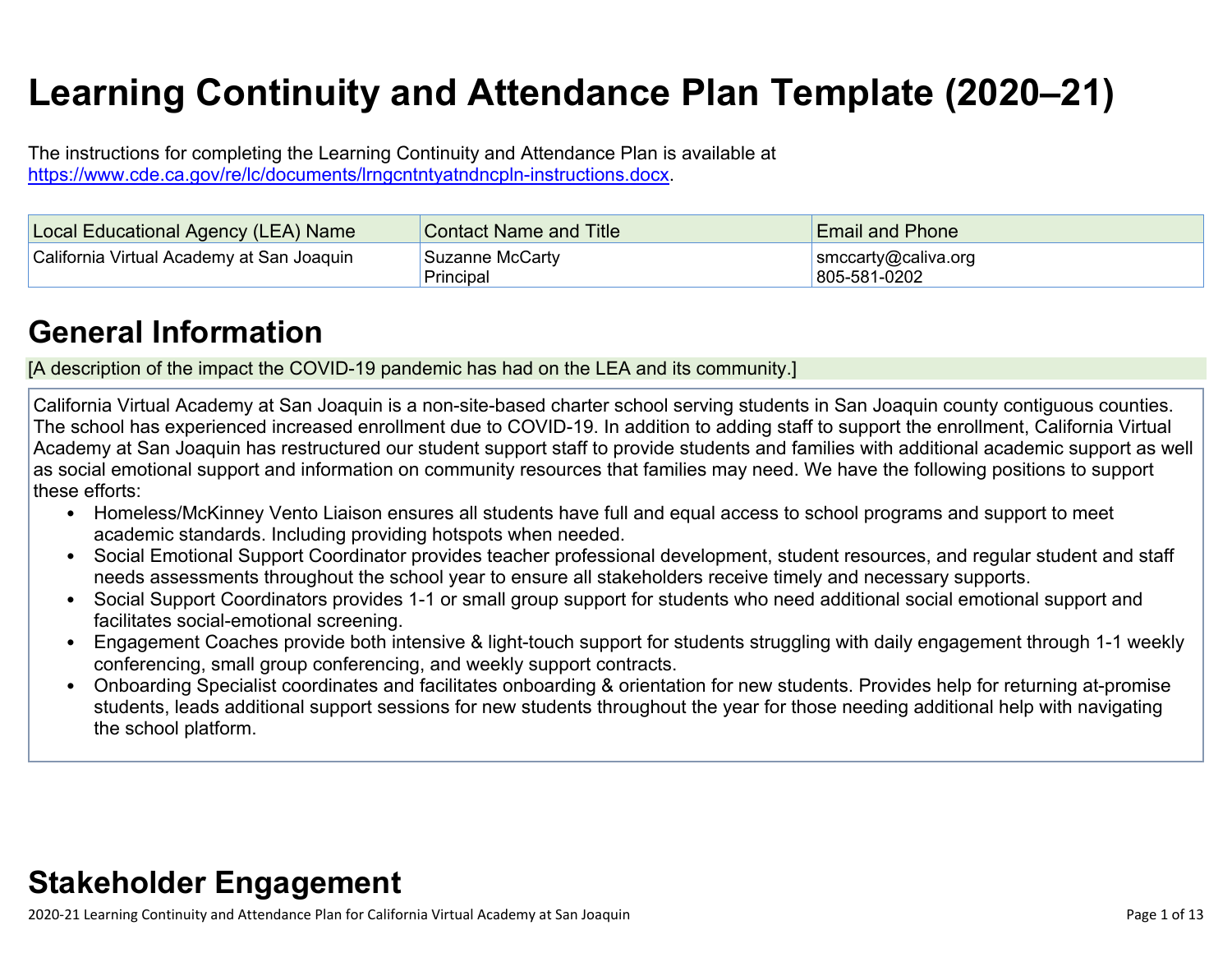#### [A description of the efforts made to solicit stakeholder feedback.]

Based on feedback provided, we updated the descriptions of social emotional supports and the description of roles on the Compass team. We added a Social Emotional Support Coordinator position to ensure a comprehensive program that includes teacher professional development, student resources, and regular student and staff needs assessments conducted throughout the school year to ensure all stakeholders receive timely and necessary supports. Professional development was added for teachers on the 7 Mindsets program beginning in August and continuing through the school year. Our onboarding supports include more robust training on the technology and systems necessary for success at our school.

[A description of the options provided for remote participation in public meetings and public hearings.]

Based on feedback provided, we updated the descriptions of social emotional supports and the description of roles on the Compass team. We added a Social Emotional Support Coordinator position to ensure a comprehensive program that includes teacher professional development, student resources, and regular student and staff needs assessments conducted throughout the school year to ensure all stakeholders receive timely and necessary supports. Professional development was added for teachers on the 7 Mindsets program beginning in August and continuing through the school year. Our onboarding supports include more robust training on the technology and systems necessary for success at our school.

[A summary of the feedback provided by specific stakeholder groups.]

Feedback provided from the union included requests for social emotional professional development, continued access to health and wellness supports provided by our contracted personnel team, and the ability to work with administration to provide positive messaging to teachers with flexibility when possible. During stakeholder meetings held in Zoom with teachers, parents, and students, feedback was positive. There were questions regarding attendance requirements at live sessions, daily log ins, and access to supports through the Compass program. Parents were interested in how to get help with learning technology and accessing resources if they were struggling with their student.

[A description of the aspects of the Learning Continuity and Attendance Plan that were influenced by specific stakeholder input.]

Based on feedback provided, we updated the descriptions of social emotional supports and the description of roles on the Compass team. We added a Social Emotional Support Coordinator position to ensure a comprehensive program that includes teacher professional development, student resources, and regular student and staff needs assessments conducted throughout the school year to ensure all stakeholders receive timely and necessary supports. Professional development was added for teachers on the 7 Mindsets program beginning in August and continuing through the school year. Our onboarding supports include more robust training on the technology and systems necessary for success at our school.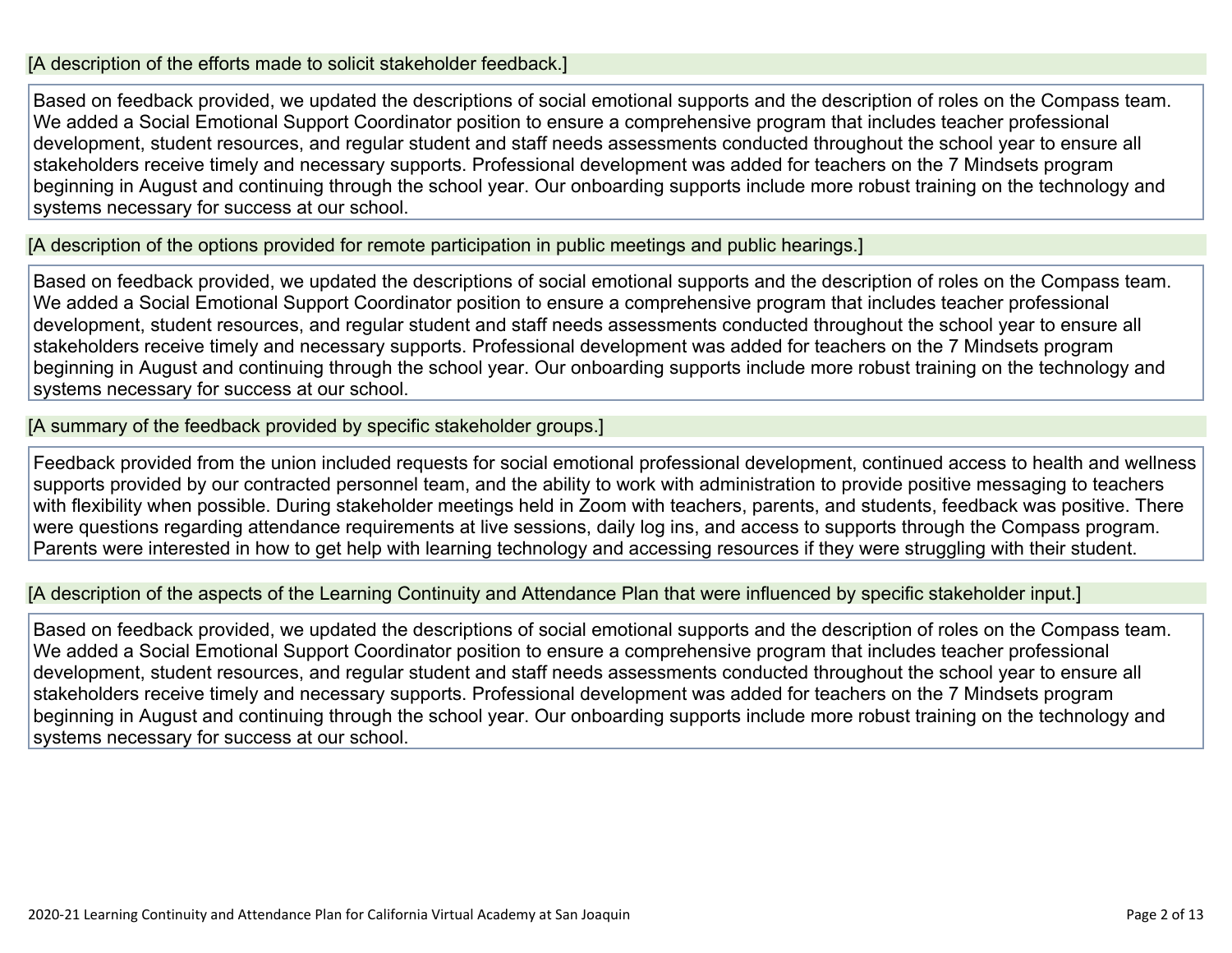# **[Continuity](http://www.doc-tracking.com/screenshots/20LCP/Instructions/20LCPInstructions.htm#ContinuityofLearning) of Learnin[g](http://www.doc-tracking.com/screenshots/20LCP/Instructions/20LCPInstructions.htm#ContinuityofLearning)**

### **In-Person [Instructional](http://www.doc-tracking.com/screenshots/20LCP/Instructions/20LCPInstructions.htm#ContinuityofLearning1) Offerings**

[A description of the actions the LEA will take to offer classroom-based instruction whenever possible, particularly for students who have experienced significant learning loss due to school closures in the 2019–2020 school year or are at a greater risk of experiencing learning loss due to future school closures.]

As a non-classroom based charter school, California Virtual Academy at San Joaquin provides instruction synchronously and asynchronously via our online platforms. Students in elementary grades are enrolled in seven course offerings including math, language arts, history, science, physical education, art, and music or world language. Students in middle school grades are enrolled in seven course offerings including math, language arts, history, science, physical education, art, and an elective offering including options of music, world language, and career readiness. High school students are enrolled in six courses to meet the graduation requirements of the school. Students have access to the asynchronous lesson components 24 hours a day, seven days per week. Daily assignments in courses are listed on the student's online school calendar and graded upon submission. Synchronous instruction is provided via our Class Connect platform. Teachers are required to provide a minimum of 15 hours of interactive instruction per week focused on high-priority essential standards. Students have additional targeted, synchronous instructional support for both remediation and enrichment according to individual student needs. Targeted small-group instructional sessions address learning loss due to school closures. Students are required to login daily and attend all assigned live instructional sessions.

#### **Actions Related to In-Person [Instructional](http://www.doc-tracking.com/screenshots/20LCP/Instructions/20LCPInstructions.htm#ContinuityofLearning2) Offerings [additional rows and actions may be added as necessary]**

| <b>Description</b>                                                                                                                                                                                                                                                                                                                                                                                                                                                                                                                                                                                                                                                                                                                                                                                                                | <b>Total Funds</b> | Contributing |
|-----------------------------------------------------------------------------------------------------------------------------------------------------------------------------------------------------------------------------------------------------------------------------------------------------------------------------------------------------------------------------------------------------------------------------------------------------------------------------------------------------------------------------------------------------------------------------------------------------------------------------------------------------------------------------------------------------------------------------------------------------------------------------------------------------------------------------------|--------------------|--------------|
| According to our charter, California Virtual Academy at San Joaquin is a non-classroom<br>based charter school. The actions listed are designed to meet the needs of our students for<br>the 20-21 school year.<br>• Students are enrolled in a broad course of study.<br>Instruction is provided synchronously and asynchronously via our online platforms.<br>Students are required to login to the online school daily and attend all assigned live<br>instructional sessions. In the instance of loss of Internet service, families are<br>provided an offline continued engagement plan.<br>Students are provided a laptop and all books/materials for courses. Technical support<br>is available.<br>Low-income families may receive an internet reimbursement.<br>Students experiences homelessness may receive a hotspot. | 0                  |              |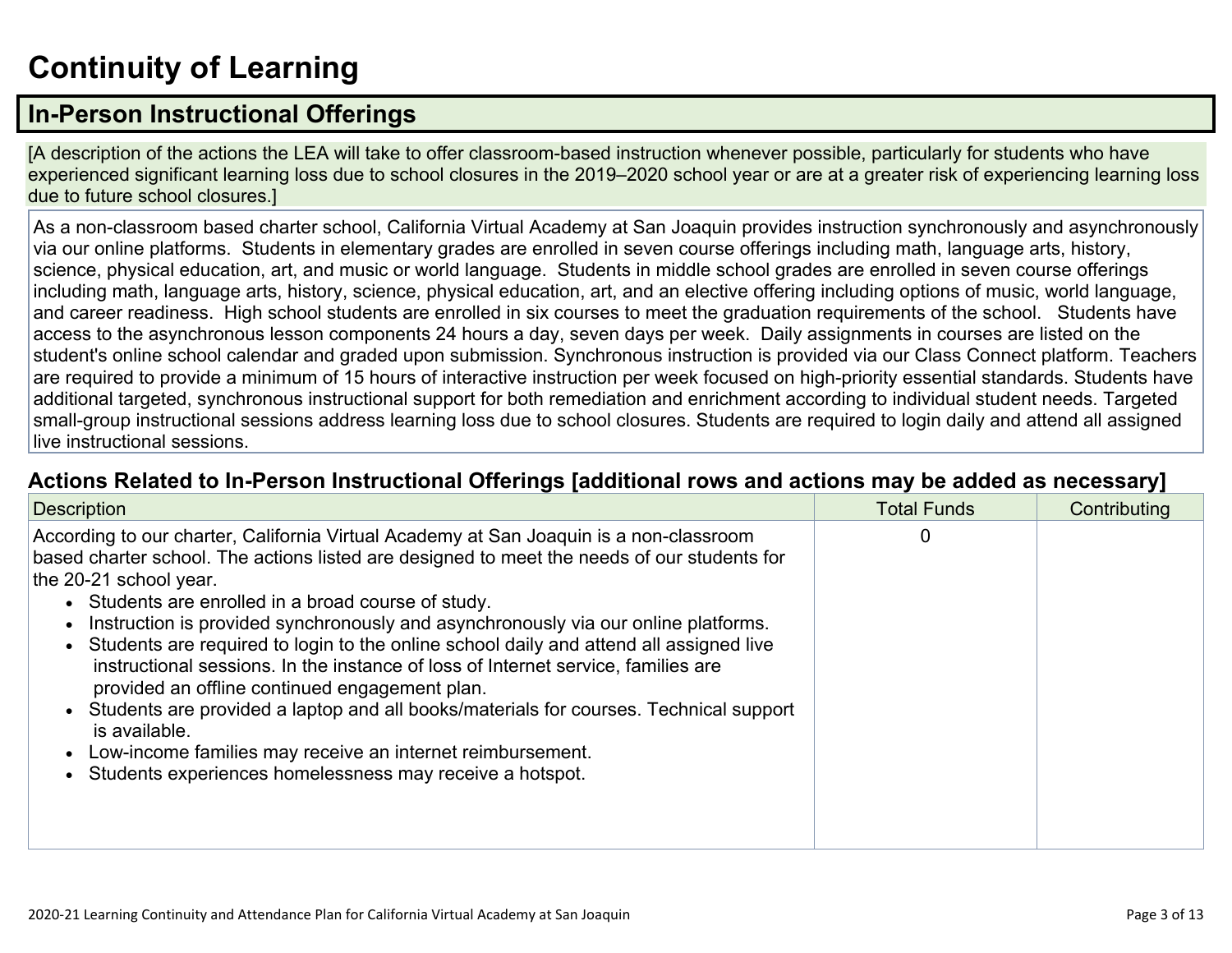## **Distance [Learning](http://www.doc-tracking.com/screenshots/20LCP/Instructions/20LCPInstructions.htm#DistanceLearningProgram) Program**

#### **Continuity of [Instruction](http://www.doc-tracking.com/screenshots/20LCP/Instructions/20LCPInstructions.htm#DistanceLearningProgram1)**

[A description of how the LEA will provide continuity of instruction during the school year to ensure pupils have access to a full curriculum of substantially similar quality regardless of the method of delivery, including the LEA's plan for curriculum and instructional resources that will ensure instructional continuity for pupils if a transition between in-person instruction and distance learning is necessary.]

Live instruction is facilitated through our class connect, online classroom, platform. Students are required to login daily and attend all assigned live instructional sessions. Each quarter includes an 8 week instructional cycle where teachers provide a minimum of 15 hours of live, interactive instruction and support. The bulk of instructional time is facilitated to the class, however many small group tutoring sessions or one on one support sessions are also offered by teachers.

Students at the California Virtual Academies have access to their courses and curriculum 24 hours a day, seven days a week. Daily, required assignments in courses are listed on the student's online school calendar and graded upon submission. Along with our course curriculum, students have access to a variety of other support resources, embedded in department's programs and facilitated through the classroom teacher.

In the instance of any loss of access to the online platforms due to loss of Internet service, etc, families are provided a continued engagement plan to ensure that there is no loss of academic engagement and support them with any needs they may have.

#### **Access to Devices and [Connectivity](http://www.doc-tracking.com/screenshots/20LCP/Instructions/20LCPInstructions.htm#DistanceLearningProgram2)**

[A description of how the LEA will ensure access to devices and connectivity for all pupils to support distance learning.]

All students are provided a laptop upon request and materials for all courses. Students may also qualify for internet subsidy based on household income reported on the Back to School Packet/ qualification for National School Lunch Program. Students who have reported homelessness may qualify for a hotspot to ensure internet access is available. Reduced cost internet service provider information is provided to families who report loss of income or financial difficulty. Technical support is available through K12 to ensure students have appropriate equipment and access. Damaged, stolen, or lost equipment will be reported and replacements ordered as needed.

#### **Pupil [Participation](http://www.doc-tracking.com/screenshots/20LCP/Instructions/20LCPInstructions.htm#DistanceLearningProgram3) and Progress**

[A description of how the LEA will assess pupil progress through live contacts and synchronous instructional minutes, and a description of how the LEA will measure participation and time value of pupil work.]

The school assess pupil progress with live contacts and synchronous instructional minutes in several different ways. Homeroom teachers make monthly enduring connection calls to their homeroom students to review attendance, progress in classes and current grades. Additionally, homeroom teachers hold quarterly parent student teacher conferences and send out progress reports and semester report cards.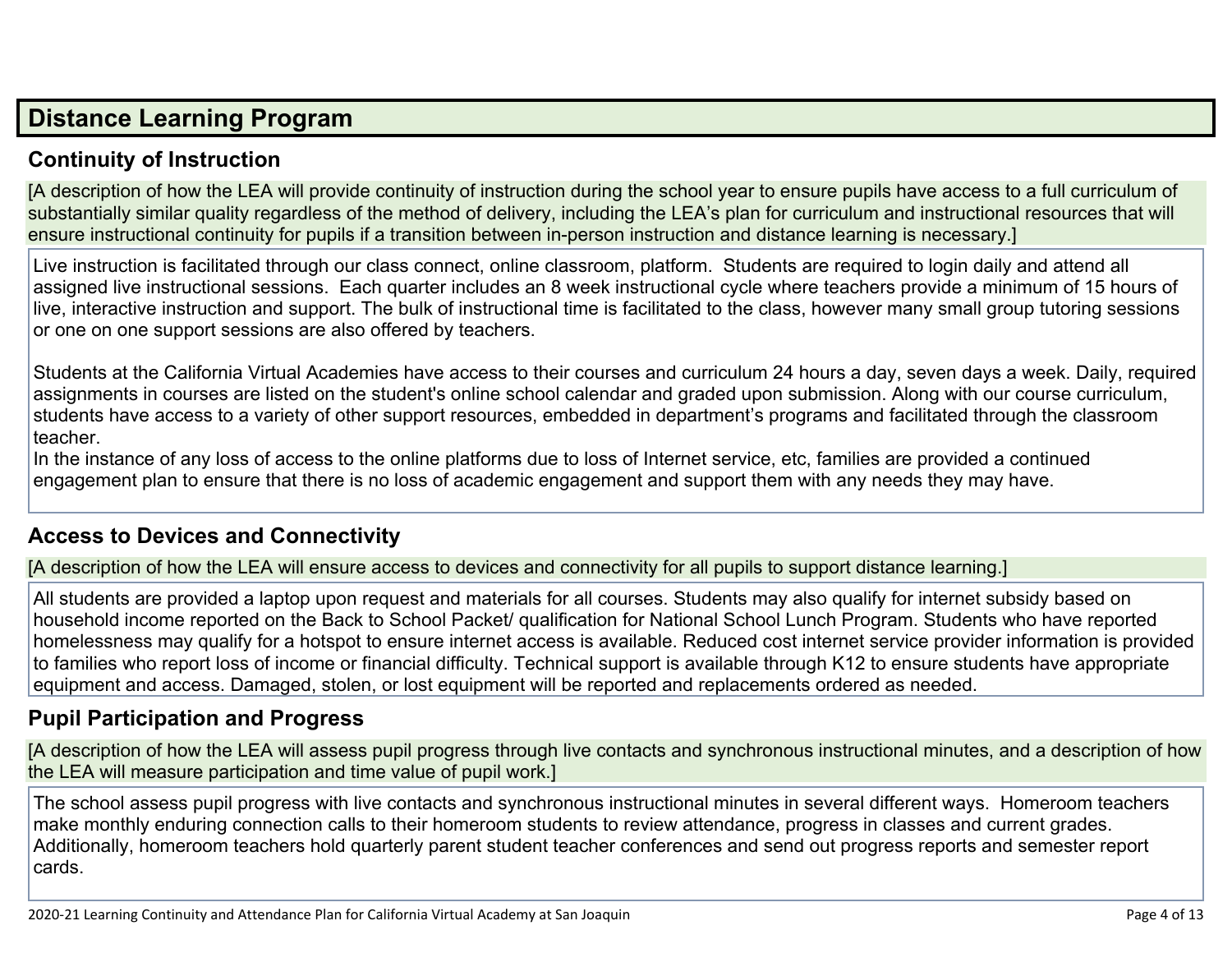With regards to content classes, the live instruction invitation framework emphasizes math and English instruction and takes into consideration the overall hours a student is expected to spend in Class Connect each week by limiting class session length to an average of 45 minutes. The live instruction schedule is designed to allow small group instruction while also allowing for flexibility in grouping, session length, and opportunities for extended collaborative sessions. During live sessions, students be assessed on previous knowledge and knowledge gained during the lesson. Teachers have and continue to work with their instructional coach and content team to determine priority standards and common assessments for the courses.

Homeroom teachers, instructional coaches and Attendance Advocates monitor student participation and attendance in live instructional sessions using the daily activity report and the weekly progress tracker, in addition to other content reports as necessary. They follow up with students to ensure students understand the importance of attending live sessions and help students overcome challenges to live student attendance.

#### **Distance Learning Professional [Development](http://www.doc-tracking.com/screenshots/20LCP/Instructions/20LCPInstructions.htm#DistanceLearningProgram4)**

[A description of the professional development and resources that will be provided to staff to support the distance learning program, including technological support.]

As an established virtual online school all professional development and resources are set up to support virtual learning. Our school has a dedicated IT team to support staff, families, and students. Staff is also trained to provide technological support to families when they experience temporary internet or computer issues. Our school has an engagement policy to support students when they may be temporarily offline. All staff received professional development on the use of project based learning within an online based platform to provide students with engaging, authentic learning experiences online. In addition, teachers receive ongoing coaching and professional development on mathematical practices and utilizing rich math tasks to improve student outcomes. Teachers also engage in Professional Learning Communities to improve academic achievement for all CAVA students.

#### **Staff Roles and [Responsibilities](http://www.doc-tracking.com/screenshots/20LCP/Instructions/20LCPInstructions.htm#DistanceLearningProgram5)**

[A description of the new roles and responsibilities of affected staff as a result of COVID-19.]

In the High School, Graduation Coaches have been added to create a wrap around support for our senior class. They ensure all documentation is in order, students are on track to graduate, and they support them in achieving their college and career goals. The role is intended to directly impact graduation rate, college and career readiness, and monitor students for one year post-graduation.

California Virtual Academy at San Joaquin is developing a new Socio-Emotional and Engagement team called Compass. The Compass Program provides information, resources, and support to students and families who are new to our schools, who are struggling to remain engaged in school, or who are in a crisis situation due to lack of resources or social-emotional issues. Within the Compass Program are several roles that provide targeted support to students, based on individual needs:

Engagement Coaches: Provide both intensive & light-touch support for students struggling with daily engagement through 1-1 weekly conferencing, small group conferencing, and weekly support contracts.

Community Coordinator: Hosts online sessions to support and provide connection for Learning Coaches, assists in coordination of in-Person Events, facilitates Social Media and school-level communications.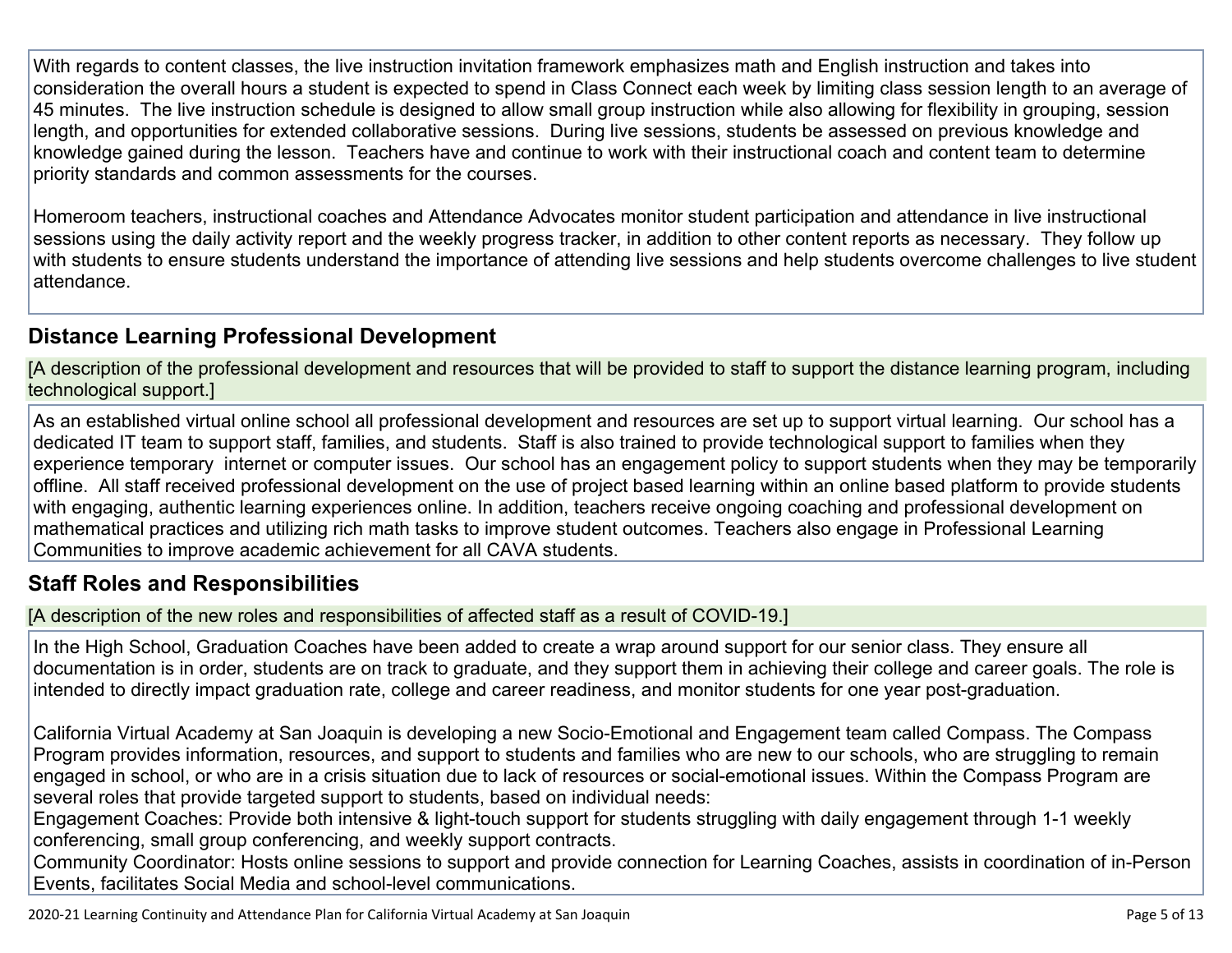MKV & Foster Support Coordinator: Provides information and resources to homeless and foster students Support Coordinators: Oversee the 7 Mindsets Assemblies and monthly communication to families, facilitates school-wide social-emotional screening, provides 1-1 or small group support for students who need additional SE supports.

Onboarding Specialist: Coordinates and facilitates onboarding & orientation for new students. Provides help for returning at-promise students through Modified Strong Start sessions. Leads additional support sessions for new students throughout the year for those who need additional help with navigating the school platform.

Staff is provided professional development in the 7 Mindsets curriculum to integrate social-emotional learning into their instruction and communication with students. Staff is also provided training in how to incorporate trauma informed practices into their communication with students and families based on research.

The school holds regular virtual assemblies on internet/cyber bullying, internet safety, and suicide prevention throughout the school year. We also utilize 7 mindsets curriculum to support student socio-emotional health.

The Compass Social Emotional Coordinators surveys all students in the fall to identify those students who are at high risk for socialemotional difficulties. Students are offered additional support with Compass and their parents are sent information on community resources that are available, based on need. Additionally, all students are invited to monthly 7 Mindsets assemblies to support SE learning and to foster a supportive school climate. Teachers and staff will also be able to request additional support from the Compass Program for students who are struggling with engagement or social-emotional difficulties.

#### **[Supports](http://www.doc-tracking.com/screenshots/20LCP/Instructions/20LCPInstructions.htm#DistanceLearningProgram6) for Pupils with Unique Needs**

[A description of the additional supports the LEA will provide during distance learning to assist pupils with unique needs, including English learners, pupils with exceptional needs served across the full continuum of placements, pupils in foster care, and pupils who are experiencing homelessness.]

California Virtual Academy at San Joaquin is an established virtual school model ready to support all students in a virtual setting. All students have a designated learning coach and are connected to a teacher as their main point of contact to ensure daily checks of progress and attendance occur. Support staff are available to assist with specific needs in the areas of attendance, academic progress, social/ emotional, language development, foster youth, homelessness, IEP, and 504 Plan.

All students classified as an English Learner with the state of CA are provided live ELD classes each week. These classes directly teach the ELD standards as they are aligned with the essential ELA standards the students are learning in core classes. Students are offered additional small group ELD instruction based on formative assessments and need to access the general education curriculum. Additional online resources are being sent to families with home language support and online learning activities.

Pupils with exceptional needs served across the full continuum of placements - The California Virtual Academy at San Joaquin values all students, including students with disabilities. Through this unprecedented pandemic, we have continued to comply with IDEA and all services have been continuously offered virtually per individual students' IEPs. Virtual support is being offered to our students attending non-public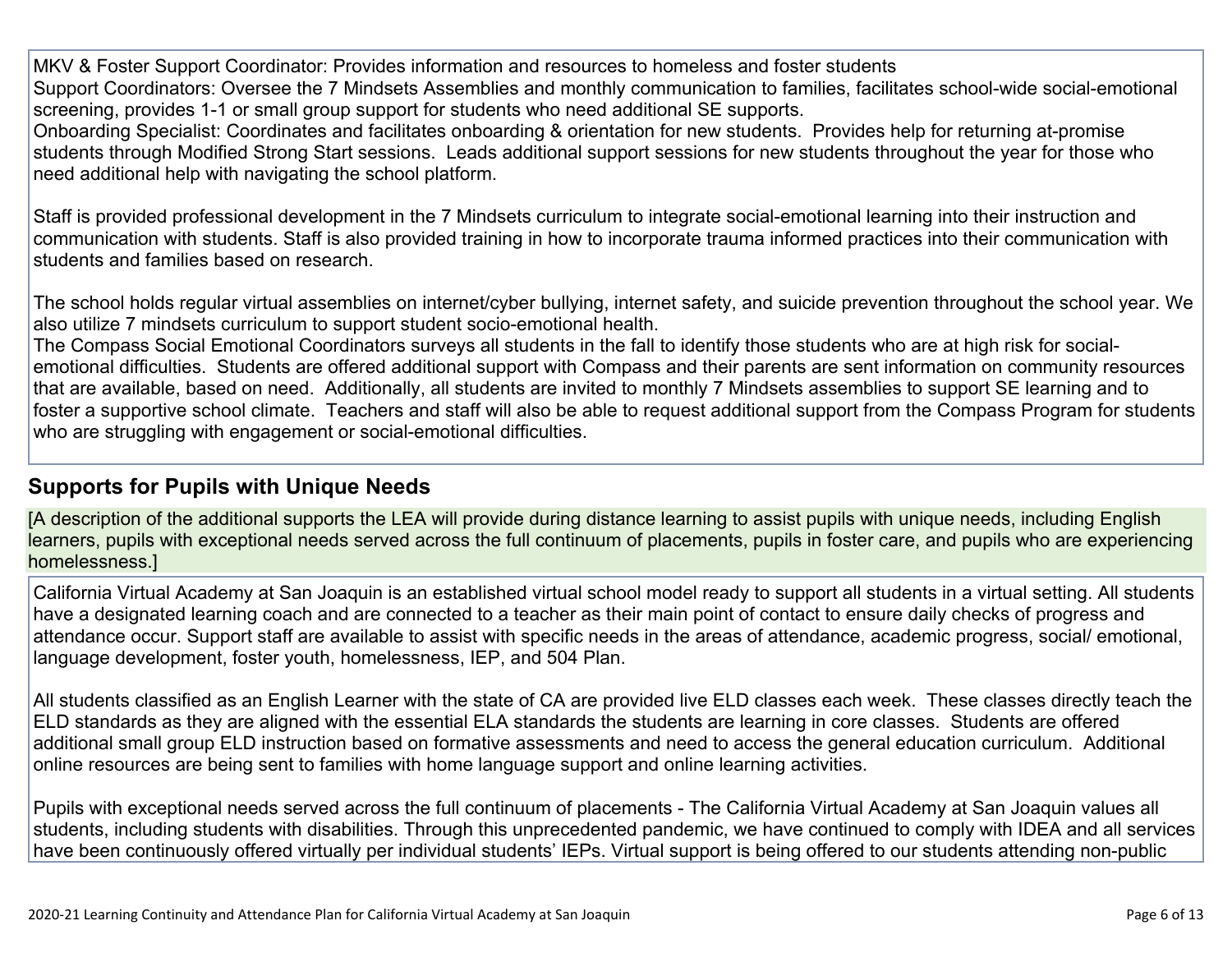schools, for the duration of in-person school closures. Considering student needs, IEP teams met during this time to discuss additions or changes to services to support social-emotional and behavioral needs.

California Virtual Academy at San Joaquin is committed to supporting the unique educational, emotional, and social needs of all students, including those who are in foster care or are experiencing homelessness. These hardships often cause additional stress and anxiety that affect a child's capacity to focus in school. As students are identified as foster or homeless, the MKV & Foster Support Coordinator, a new position created in response to the COVID-19 pandemic, reaches out to the student/family to work with them 1-1 to notify them of their rights, to determine what types of support the family needs, and to connect the family to necessary resources. Common needs include referrals to community-based resources, additional in-school support, and help in maintaining regular internet service to connect to school. If the family needs help with internet, help would be provided in completing the BTSP for ISP reimbursement. If a hotspot is needed (for MKV families), delivery would be arranged. Homeless and foster youth in high school are assessed to determine whether partial credits have been earned. Foster Youth in 11th or 12th grade are assessed to determine whether they are eligible for reduced credit graduation in adherence to AB 167/216.

#### **Actions related to the Distance Learning Program [additional rows and actions may be added as [necessary\]](http://www.doc-tracking.com/screenshots/20LCP/Instructions/20LCPInstructions.htm#DistanceLearningProgram7)**

| <b>Description</b>                                                                                                                                                                                                                                                                                                                                                                                                                                                                                                                                                                                                                                                                                                                                                                                                                                                                                                                                                                                                                                                                                                                                                                                                                                                                                                                                                               | <b>Total Funds</b> | Contributing |  |
|----------------------------------------------------------------------------------------------------------------------------------------------------------------------------------------------------------------------------------------------------------------------------------------------------------------------------------------------------------------------------------------------------------------------------------------------------------------------------------------------------------------------------------------------------------------------------------------------------------------------------------------------------------------------------------------------------------------------------------------------------------------------------------------------------------------------------------------------------------------------------------------------------------------------------------------------------------------------------------------------------------------------------------------------------------------------------------------------------------------------------------------------------------------------------------------------------------------------------------------------------------------------------------------------------------------------------------------------------------------------------------|--------------------|--------------|--|
| According to our charter, California Virtual Academy at San Joaquin is a non-classroom<br>based charter school. The actions listed are designed to meet the needs of our students for<br>the 20-21 school year.<br>• Students are enrolled in a broad course of study.<br>Instruction is provided synchronously and asynchronously via our online platforms.<br>Students are required to login to the online school daily and attend all assigned live<br>instructional sessions. In the instance of loss of Internet service, families are<br>provided an offline continued engagement plan.<br>Students are provided a laptop and all books/materials for courses. Technical support<br>is available.<br>Low-income families may receive an internet reimbursement.<br>Students experiences homelessness may receive a hotspot<br>Graduation Coaches ensure students are on track to graduate.<br>Socio-Emotional and Engagement team, including Engagement Coaches,<br>Community Coordinator, Support Coordinators, and Onboarding Specialist, provide<br>targeted support to build relationships, and bring about success and engagement.<br>MKV & Foster Support Coordinator ensure all students have full and equal access to<br>school programs and support to meet academic standards.<br>ELD teachers provide English Learners with synchronous designated ELD classes. | 14960014           | <b>Yes</b>   |  |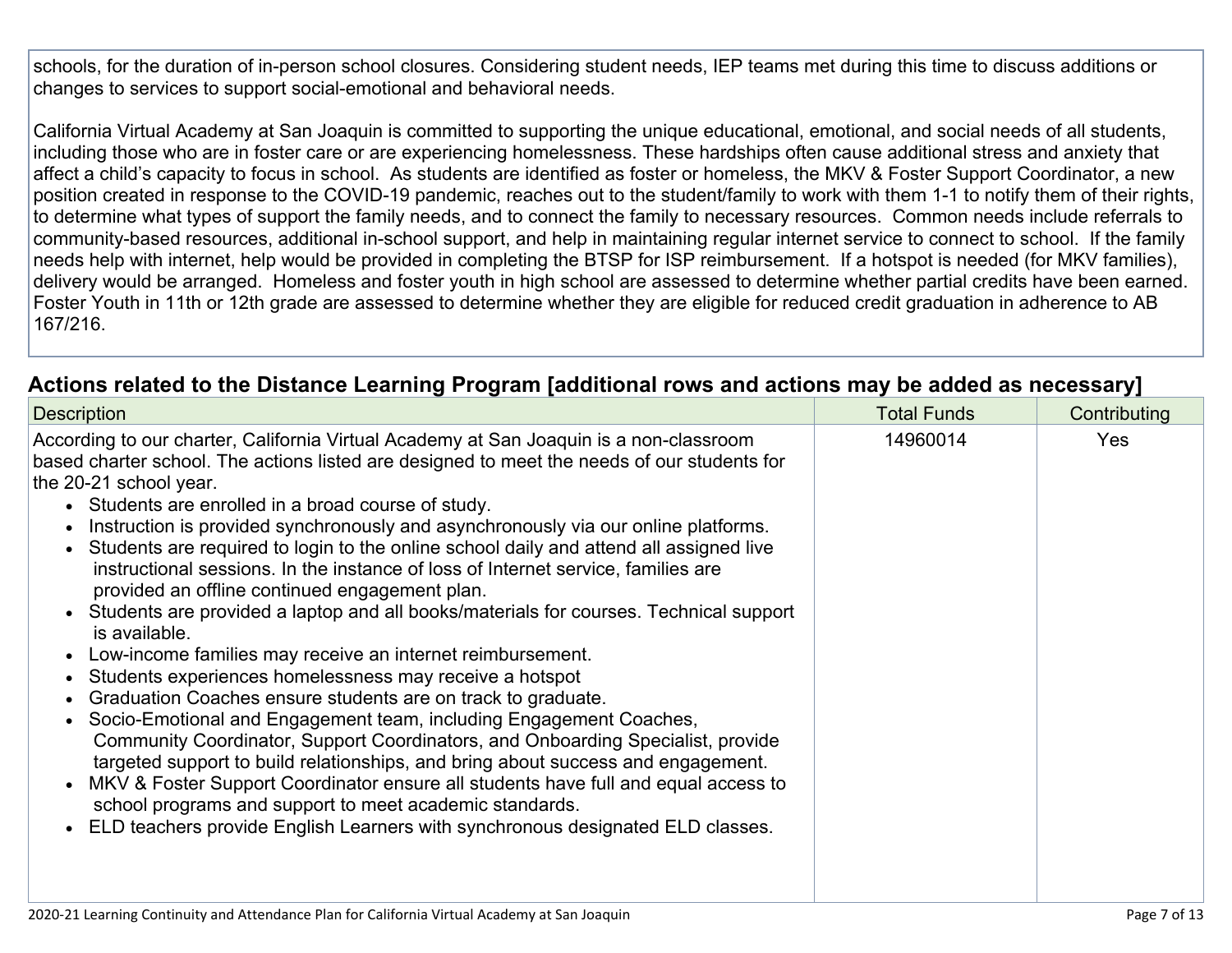## **Pupil [Learning](http://www.doc-tracking.com/screenshots/20LCP/Instructions/20LCPInstructions.htm#PupilLearningLoss) Loss**

[A description of how the LEA will address pupil learning loss that results from COVID-19 during the 2019–2020 and 2020–21 school years, including how the LEA will assess pupils to measure learning status, particularly in the areas of English language arts, English language development, and mathematics.]

All students (new and returning) start the year with a benchmark assessment (Star360), designed to identify areas of strength and weakness. The taking of this assessment is marked as required, strongly encouraged, and awarded points by homeroom teachers. The results of this assessment are utilized to invite students to live sessions to vary in length and frequency, based on student needs and areas of excellence.

#### **Pupil Learning Loss [Strategies](http://www.doc-tracking.com/screenshots/20LCP/Instructions/20LCPInstructions.htm#PupilLearningLoss1)**

[A description of the actions and strategies the LEA will use to address learning loss and accelerate learning progress for pupils, as needed, including how these strategies differ for pupils who are English learners; low-income; foster youth; pupils with exceptional needs; and pupils experiencing homelessness.]

This starts, as addressed above, with the initial benchmark assessment. The results of this assessment areutilized to invite students to live sessions that vary in length and frequency, based on student needs and areas of excellence. Students with special needs are identified by their homeroom teacher and parent/LC and referred for extra layers of support offered by the Sped and/or Compass Team. Each department identifies student learning loss and gaps through a standards based diagnostic assessment. Utilizing the results from that assessment, teachers implement a multi-tiered instructional approach that targets all students' needs. All students receive daily core instruction offered live and virtual in the high priority standards. Students that have learning gaps are invited to additional live virtual small group intervention sessions with the GE teacher. Elementary students exhibiting significant learning gaps participate in researched based supplemental programs for math and/or ELA. Middle School students exhibiting significant learning gaps participate in an intervention program in math and/or ELA overseen by the Academic Lead Support. Students identified as homeless are supported by our Compass Team which provides local and state resources along with an internet hotspot to maintain connectivity as needed. Internet subsidies are provided to students based on their financial needs as evidenced by their income level.

All English Learners have an ELD Specialist who is authorized to teach designated English Language Development supporting them in addition to their general education teacher. Each EL receives a differentiated curriculum based on his/her individual language proficiency. Instruction is targeted to the ELD standards and frequent formative assessments ensure each English Learners is making adequate progress.

The special education department addresses student needs on an individual basis. Any additional supports or services that are deemed necessary to address learning loss is provided. Our students in special education have access to all interventions and supports offered through the general education program.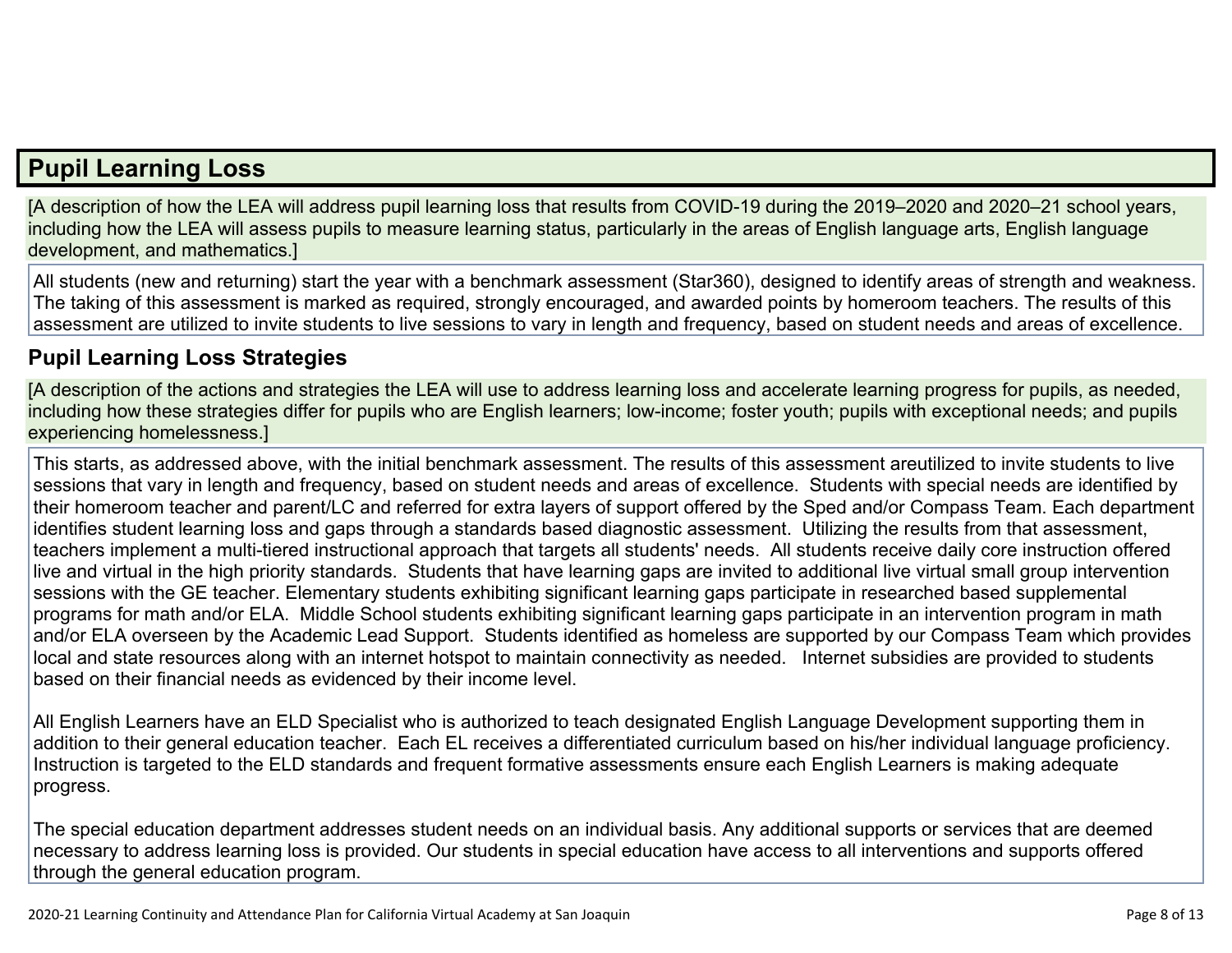#### **[Effectiveness](http://www.doc-tracking.com/screenshots/20LCP/Instructions/20LCPInstructions.htm#PupilLearningLoss2) of Implemented Pupil Learning Loss Strategies**

#### [A description of how the effectiveness of the services or supports provided to address learning loss will be measured.]

We are measuring effectiveness through regular standards-based benchmark assessments in math and ELA throughout the year. Teachers are also conducting numerous formal and informal assessments through daily interaction in the online classroom, as well as in live support sessions. Administrators and Instructional Coaches at all levels are observing teachers' live sessions throughout the year and providing feedback, encouragement, and support. Teachers and administrators are meeting monthly to discuss student and teacher progress, through the use of data collected in live sessions, through the benchmark assessments, and in the online classroom. Professional Learning Communities are held weekly to discuss and evaluate the effectiveness of live instructional practices along with creating common assessments and adjusting instruction as needed.

Teachers provide daily live virtual sessions that focus on the high priority standards. Teachers also implement a multi-tiered RTI approach to ensure all students receive core instruction and students that need additional support are offered tier 2 and tier 3 interventions throughout the week. The effectiveness of these sessions are monitored on a weekly basis through in class formative assessments , on a monthly basis during teacher PLC meetings and documented on a standards tracker. Teachers analyze data on an ongoing weekly basis to measure the effectiveness of student supports put in place and meet with the administrative team quarterly to discuss student and teacher progress. Students that have significant learning gaps are provided tier 3 support through utilizing the intervention program, overseen and monitored by the Academic Lead support. Weekly reports are provided to measure student growth and progress. Administrative observations and Instructional Coach observations take place approximately 4 times a month to monitor and assess the effectiveness of instruction taking place in live sessions.

#### **Actions to Address Pupil Learning Loss [additional rows and actions may be added as [necessary\]](http://www.doc-tracking.com/screenshots/20LCP/Instructions/20LCPInstructions.htm#PupilLearningLoss4)**

| <b>Description</b>                                                                                                                                                                                                                                                                                                                                                                                                                                                                                                                                                                    | <b>Total Funds</b> | Contributing |
|---------------------------------------------------------------------------------------------------------------------------------------------------------------------------------------------------------------------------------------------------------------------------------------------------------------------------------------------------------------------------------------------------------------------------------------------------------------------------------------------------------------------------------------------------------------------------------------|--------------------|--------------|
| Benchmark assessment identifies areas of strength and weakness in reading and<br>math.<br>Instructional Leads oversee and monitor the response to instruction to increase<br>student achievement in Math and ELA.<br>Supplemental intervention programs provided to students experiencing significant<br>learning gaps.<br>Professional Learning Community focused on evaluating the effectiveness of live<br>instructional practices and creating common assessments.<br>Instructional Coaches monitor and assess the effectiveness of instruction taking<br>place in live sessions. | 443283             | <b>Yes</b>   |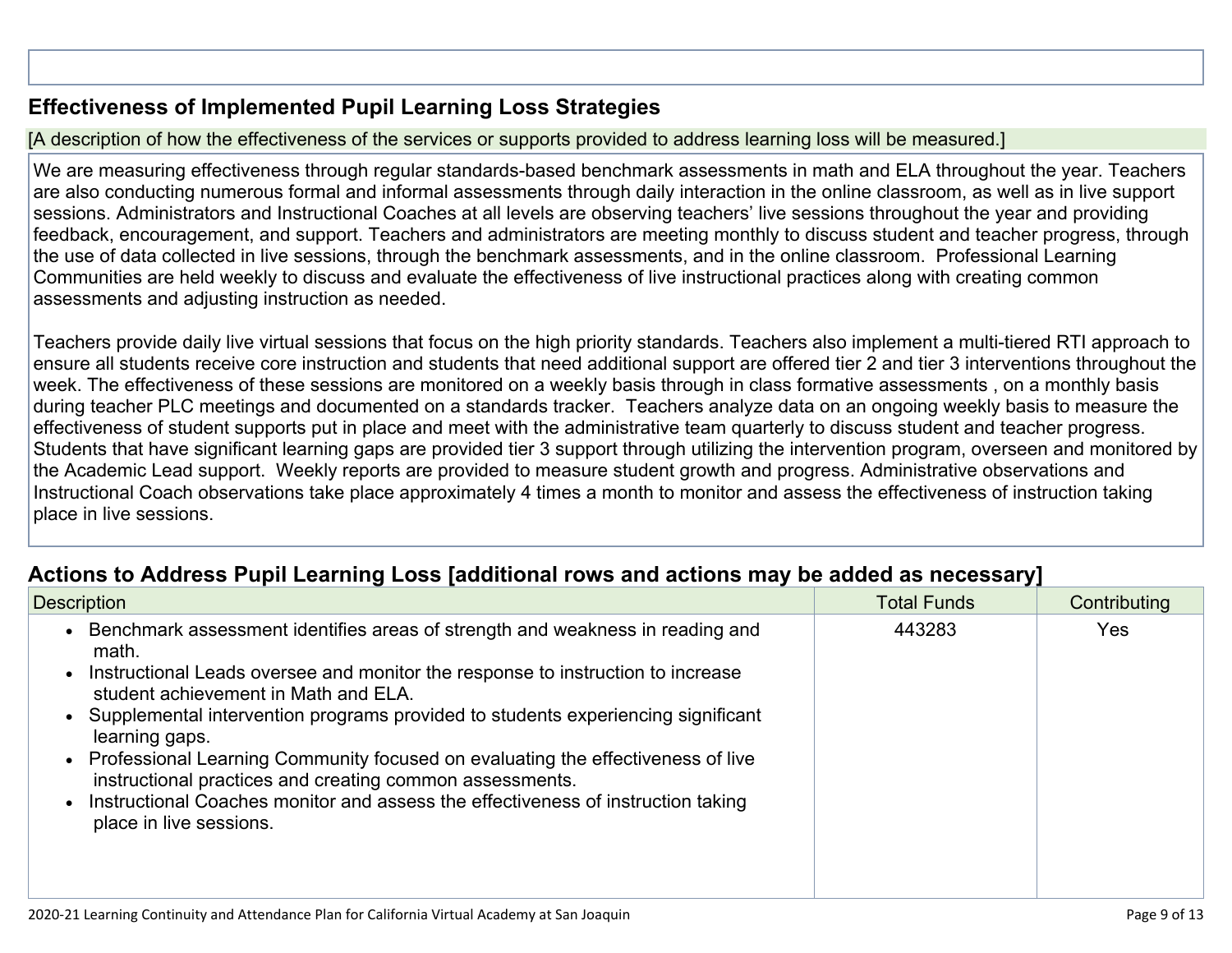[A description of how the LEA will monitor and support mental health and social and emotional well-being of pupils and staff during the school year, including the professional development and resources that will be provided to pupils and staff to address trauma and other impacts of COVID-19 on the school community.]

The Compass Social Emotional Coordinators surveys all students in the fall to identify those students who are at high risk for socialemotional difficulties. Students are offered additional supports with Compass and their parents are sent information on community resources that are available, based on need. Additionally, all students are invited to monthly 7 Mindsets assemblies to support SE learning and to foster a supportive school climate. Teachers and staff are able to request additional support from the Compass Program for students who are struggling with engagement or social-emotional difficulties.

CAVA is creating a specialized focus on social-emotional learning and gather baseline, mid-year, and end of year data to make informed decisions about the social-emotional needs of the school's students, teachers, parents, and administrators. The school also form a Social and Emotional Committee consisting of each of these stakeholders listed previously. The committee is integral in evaluating the school's needs and steering the direction of support that is needed to impact the school's culture, and efficacy of social-emotional learning.

In an effort to provide an additional layer of support to the social-emotional well being of our students, they have access to and participate in the 7 Mindsets Program. In addition to the 7 mindsets content and curriculum, students are invited to attend monthly assemblies with one mindset as the focus for each assembly. Teachers are provided with professional development opportunities on how to integrate the mindsets into instructional and HR sessions, based on the monthly focus.

Professional Development: Staff is provided professional development in the 7 Mindsets curriculum. There are also monthly professional development for teachers on how they can integrate social-emotional learning within their instruction and communication with students. Staff is also provided training in how to incorporate trauma informed practices into their communication with students and families based on research regarding ACES. All teachers, TK-12 have access to the 7 Mindsets Portal. CAVA provides Parent Trainings to better educate parents on the importance of social-emotional learning and how to apply key strategies and techniques within their parenting.

The school holds regular virtual assemblies on internet/cyber bullying, internet safety, and suicide prevention throughout the school year. We also utilize 7 mindsets curriculum to support student socio-emotional health.

The school is developing a new Socio-Emotional and Engagement team called Compass. The Compass Program provides information, resources, and support to students and families who are new to our schools, who are struggling to meet enrollment requirements due to lack of engagement with school, or who are in a crisis situation due to lack of resources or social-emotional issues.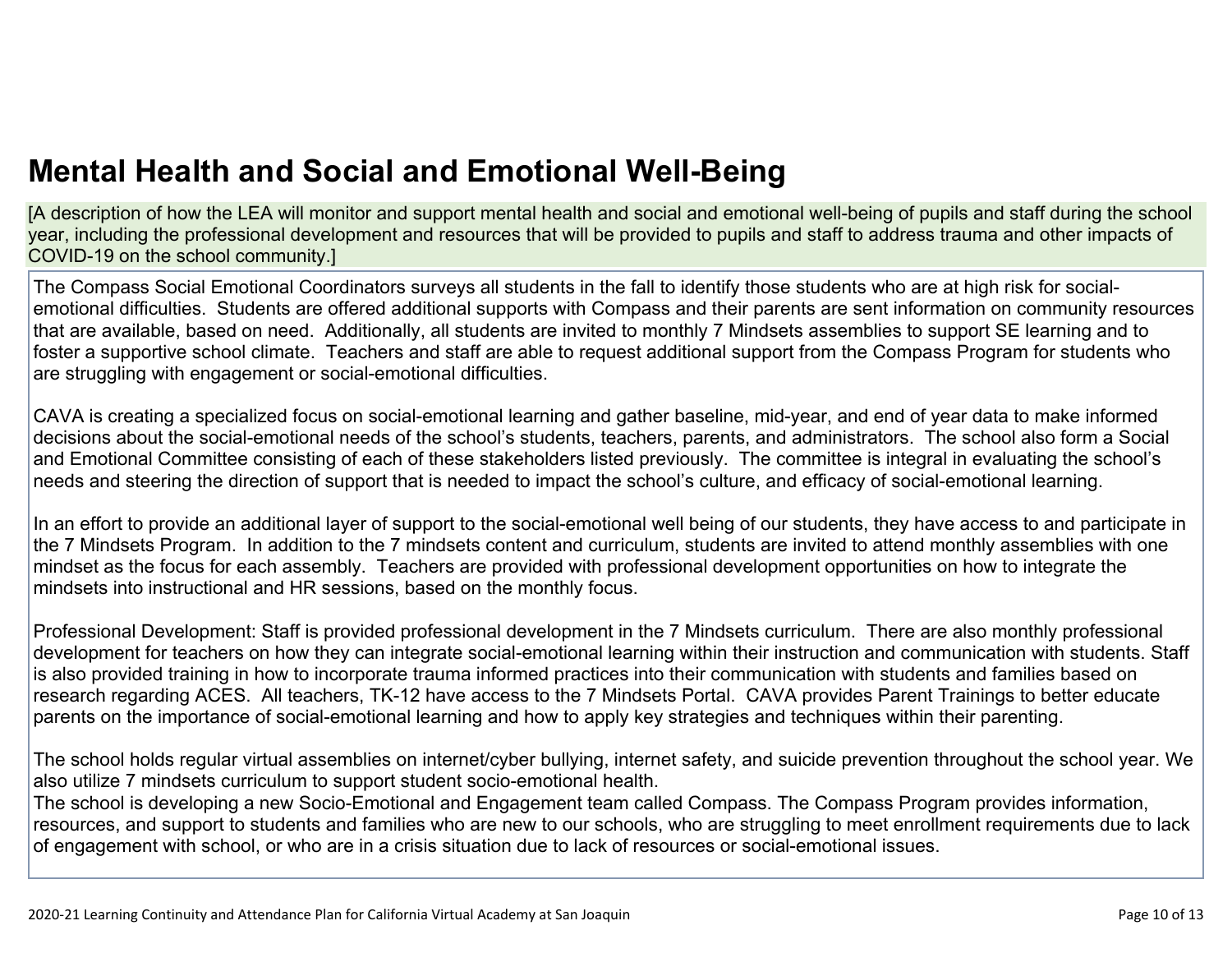# **Pupil and Family [Engagement](http://www.doc-tracking.com/screenshots/20LCP/Instructions/20LCPInstructions.htm#PupilEngagementandOutreach) and Outreach**

[A description of pupil engagement and outreach, including the procedures for tiered reengagement strategies for pupils who are absent from distance learning and how the LEA will provide outreach to pupils and their parents or guardians, including in languages other than English, when pupils are not meeting compulsory education requirements, or if the LEA determines the pupil is not engaging in instruction and is at risk of learning loss.]

Students are all assigned a homeroom teacher who serves in an advisory role to them. Teachers hold monthly academic check in meetings via Zoom or Black Board Collaborate in order to discuss progress across their content areas. Regional leads and teachers also meet monthly to discuss pupil progress and strategies to re-engage. One of the strategies they discuss is the possible referral to our Compass program where a liaison is assigned to the student for a period of time to monitor, call, meet and provide encouragement. Another possible strategy discussed is academic probation when we determine that students are attending school but not progressing in their lessons or submitting work. When students are placed on academic probation, the campus regional lead works with that student in live sessions, email, phone calls in an attempt to re-engage. Teachers have access to live language translators via phone service that dial out numbers of parents who speak another language so that we ensure we are all working together. We provide a wealth of data to our teachers each week that includes the number of minutes each student spent working both synchronous and asynchronous; we have trained teachers in the steps needed to follow up with that data with very clear systems and processes. When students are absent from school we have an attendance BOT which autodials parents to inform them that their child missed school that day. We also have attendance liaisons who follow up with emails, certified letters and coordinate training we provide to parents via live sessions to help them support their child in daily attendance.

# **School [Nutrition](http://www.doc-tracking.com/screenshots/20LCP/Instructions/20LCPInstructions.htm#SchoolNutrition)**

[A description of how the LEA will provide nutritionally adequate meals for all pupils, including those students who are eligible for free or reduced-price meals, when pupils are participating in both in-person instruction and distance learning, as applicable.]

California Virtual Academy at San Joaquin is a non-classroom based charter school. As such, there is no in-person instruction therefore no meals are offered.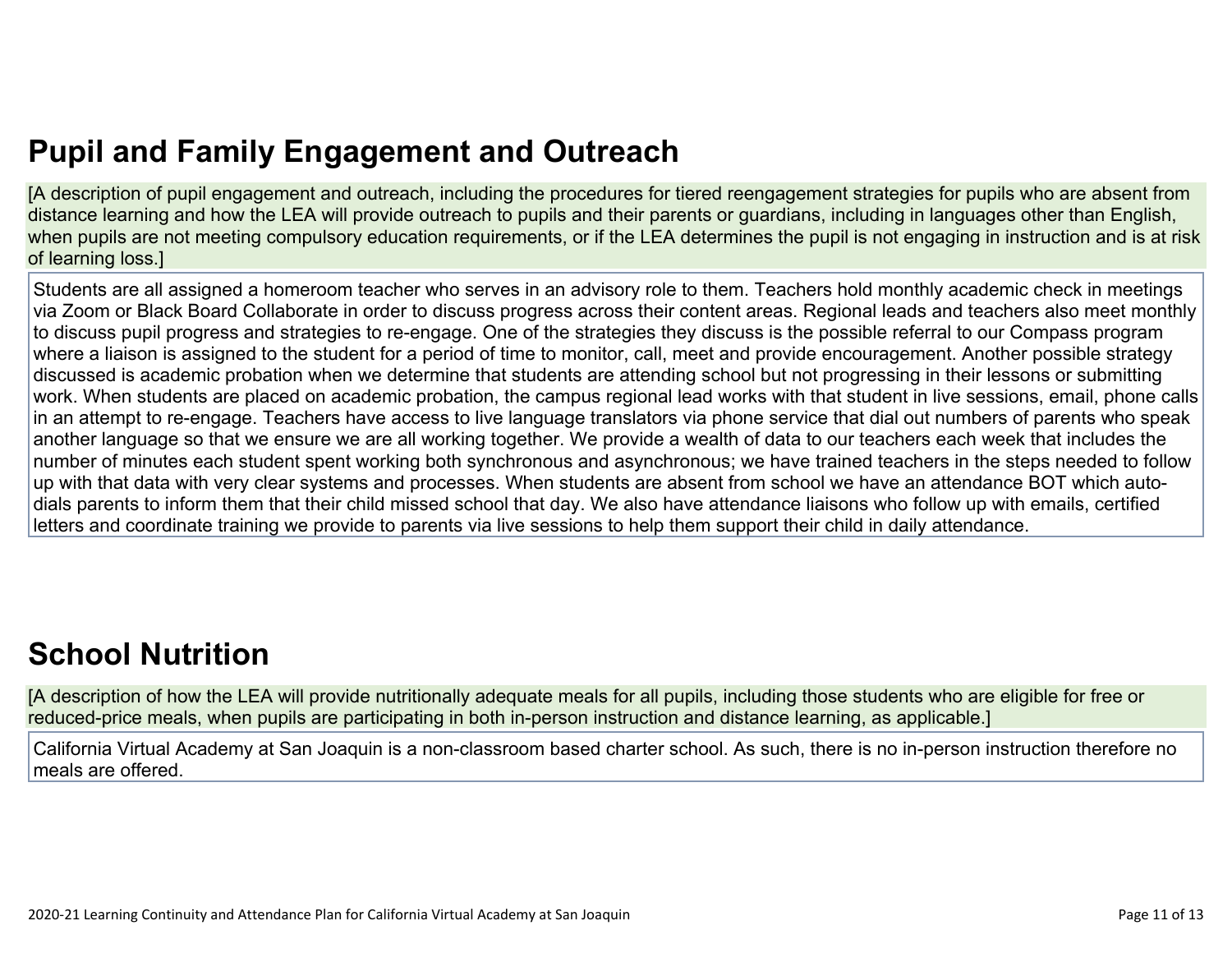## **[Increased](http://www.doc-tracking.com/screenshots/20LCP/Instructions/20LCPInstructions.htm#IncreasedorImprovedServices) or Improved Services for Foster Youth, English Learners, and Low-Income [Students](http://www.doc-tracking.com/screenshots/20LCP/Instructions/20LCPInstructions.htm#IncreasedorImprovedServices)**

| Percentage to Increase or Improve Services  Increased Apport | Here ased Apportionment based on the Enrollment of Foster Youth, English Learners, and Low- |
|--------------------------------------------------------------|---------------------------------------------------------------------------------------------|
| 14.11%                                                       | 1815526                                                                                     |

### **Required [Descriptions](http://www.doc-tracking.com/screenshots/20LCP/Instructions/20LCPInstructions.htm#RequiredDescriptions)**

[For the actions being provided to an entire school, or across the entire school district or county office of education (COE), an explanation of (1) how the needs of foster youth, English learners, and low-income students were considered first, and (2) how these actions are effective in meeting the needs of these students.]

California Virtual Academy at San Joaquin is an established virtual school model ready to support all students in a virtual setting. Support staff are available to assist with specific needs in the areas of attendance, academic progress, social/ emotional, language development, foster youth, homelessness, IEP, and 504 Plan. These challenges often cause additional stress and anxiety that affect a child's capacity to focus in school. The school has a developed Socio-Emotional and Engagement team called Compass. The Compass Program provides information, resources, and support to students and families who are new to our schools, who are struggling to meet enrollment requirements due to lack of engagement with school, or who are in a crisis due to lack of resources or social-emotional issues. The Compass Program includes several roles that provide targeted support to students, based on individual needs:

- Engagement Coaches: Provide both intensive & light-touch support for students struggling with daily engagement through 1-1 weekly conferencing, small group conferencing, and weekly support contracts.
- Community Coordinator: Hosts online sessions to support and provide connection for Learning Coaches.
- Social Support Coordinators: Oversee the 7 Mindsets Assemblies and monthly communication to families, facilitates school-wide social-emotional screening, provides 1-1 or small group support for students who need additional SE supports.
- Onboarding Specialist: Coordinates and facilitates onboarding & orientation for new students. Provides help for returning at-promise students through Modified Strong Start sessions. Leads additional support sessions for new students throughout the year for those who need additional help with navigating the school platform.

When creating the Compass program, the needs of foster youth, English learners, and low-income students were evaluated. It was determined the common areas of need were onboarding, engagement, and social emotional support. We have found that when students start the year successfully navigating all the ins and outs of our virtual program, they remain engaged and complete more assignments. Additionally, when students are not completing daily assignments, we found the sooner we intervene and provide support to get the student back on track, the more likely students are to stay engaged. Lastly, if students are struggling with daily engagement due to social-emotional reasons, proving support in this area allows students to reengage in school.